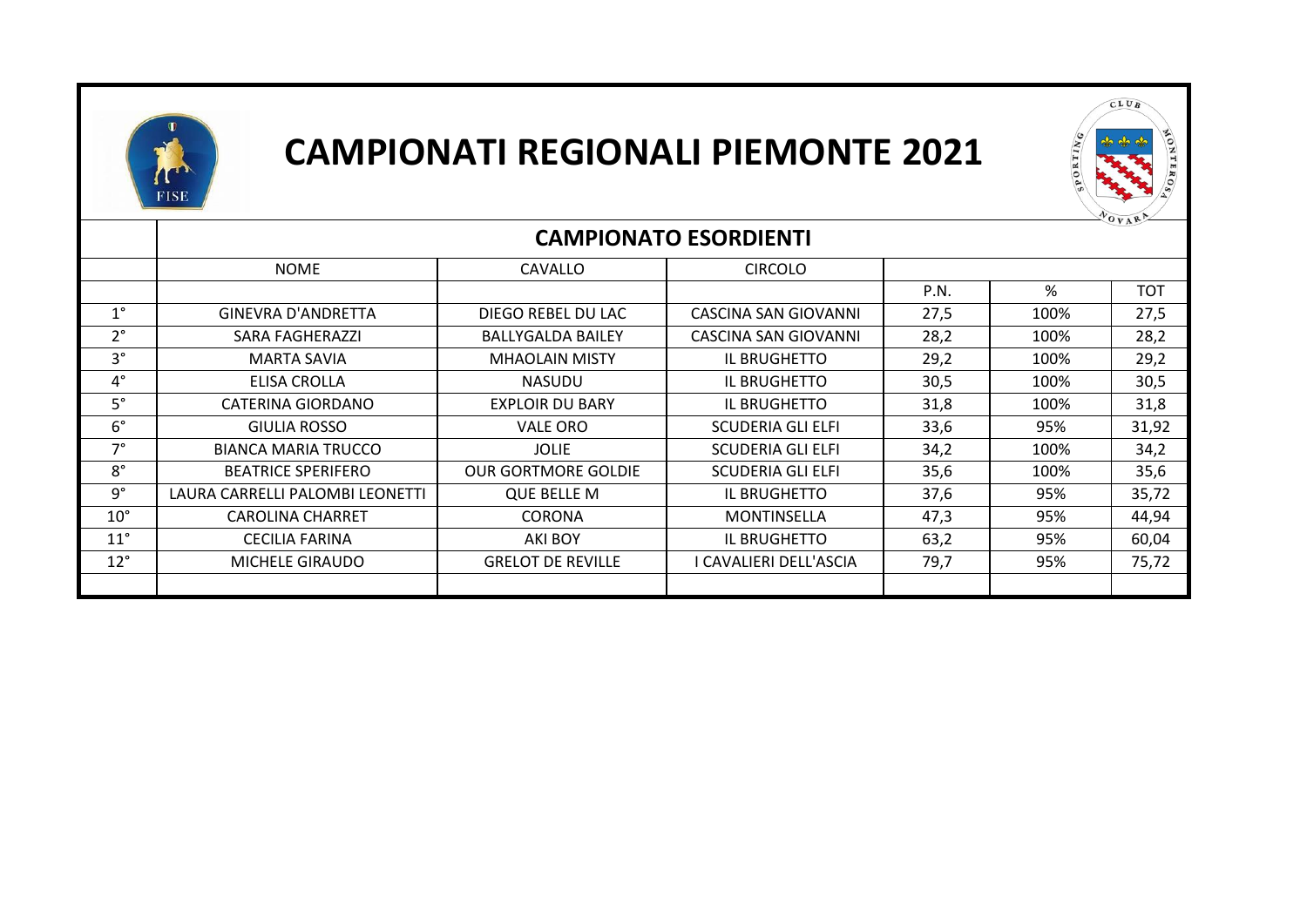



|             |                            |                           |                        |      |      | $\sqrt[n]{\mathbf{O}_{V}}$ AR <sup>P</sup> |
|-------------|----------------------------|---------------------------|------------------------|------|------|--------------------------------------------|
|             | <b>CAMPIONATO JUNIORES</b> |                           |                        |      |      |                                            |
|             | NOME                       | <b>CAVALLO</b>            | <b>CIRCOLO</b>         |      |      |                                            |
|             |                            |                           |                        | P.N. | %    | TOT                                        |
| 10          | MARGHERITA GIORDANO        | <b>CUBITO S</b>           | IL BRUGHETTO           | 27,2 | 100% | 27,2                                       |
| າ∘          | LUCA MOROSINI              | TOP KAPI M.C.R.           | IL BRUGHETTO           | 32   | 100% | 32                                         |
| າ∘          | <b>BEATRICE SOLA</b>       | BEE THE LLAMA THE VINE    | I CAVALIERI DELL'ASCIA | 33,8 | 100% | 33,8                                       |
| $4^{\circ}$ | EUGENIA RUMI               | <b>CASTLERICHMOND SRS</b> | IL BRUGHETTO           | 35,1 | 100% | 35,1                                       |
| ᆮᅌ          | PIETRO VOGHERA             | LANDSEER                  | IL GALLINO             | 36,4 | 100% | 36,4                                       |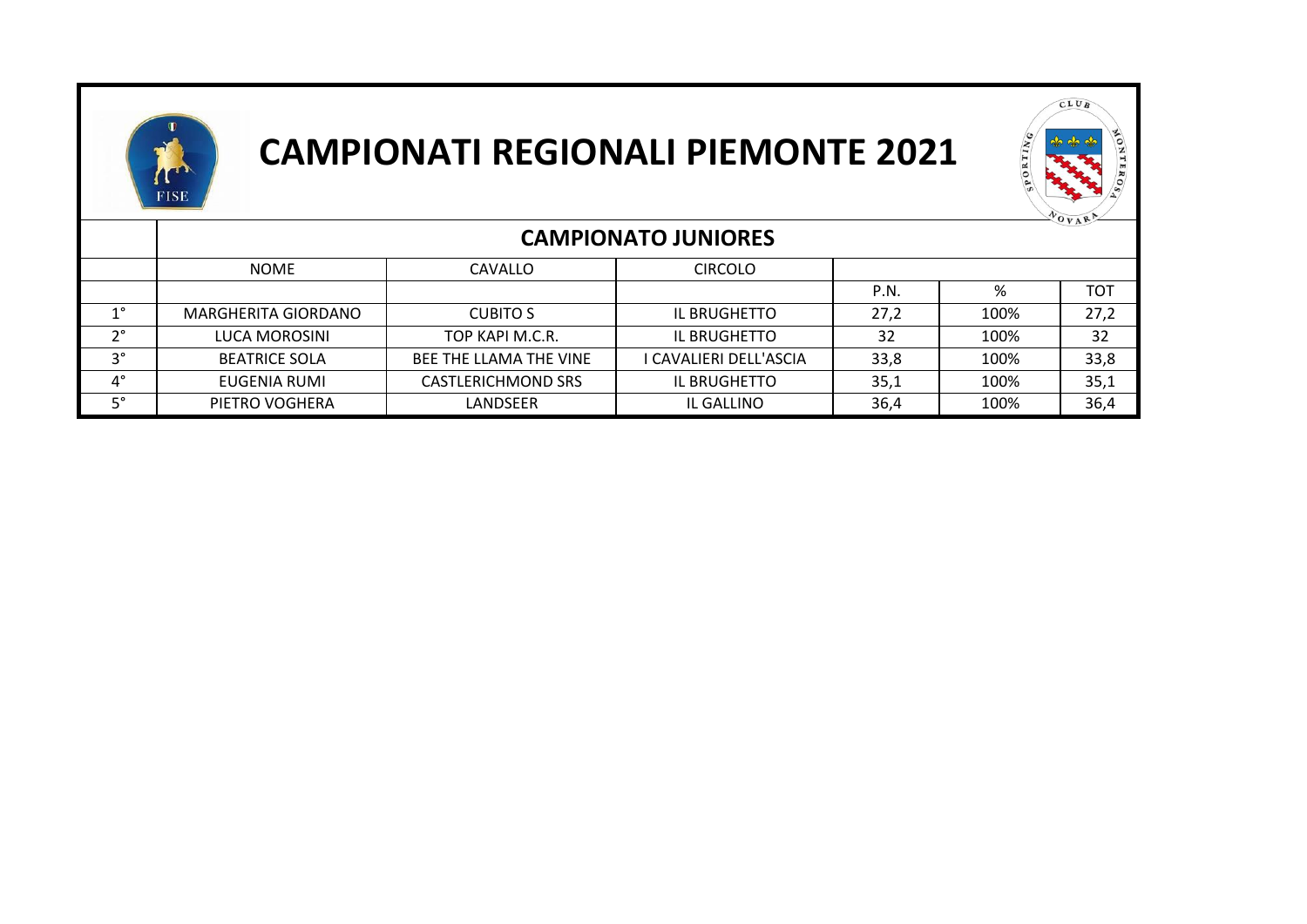



|             | $\mathbf{U} \mathbf{V} \mathbf{A}$<br><b>CAMPIONATO SENIORES</b> |                          |                       |             |      |            |
|-------------|------------------------------------------------------------------|--------------------------|-----------------------|-------------|------|------------|
|             | <b>NOME</b>                                                      | <b>CAVALLO</b>           | <b>CIRCOLO</b>        |             |      |            |
|             |                                                                  |                          |                       | P.N.        | %    | <b>TOT</b> |
| $1^{\circ}$ | PAOLA GAVIO                                                      | PRIMULA DEL QUADRIFOGLIO | IL QUADRIFOGLIO       | 35,2        | 90%  | 31,68      |
| $2^{\circ}$ | ALESSANDRA TINETTI                                               | <b>SRS LEWIS</b>         | A.I. PETER PAN        | 46,5        | 80%  | 37,2       |
| $3^\circ$   | LAURA RUA                                                        | <b>HACUNA MATATA C</b>   | EQUIN'OZIO            | 42,4        | 100% | 42,4       |
| $4^\circ$   | <b>BEATRICE A. TIMO</b>                                          | <b>DISTANT VICTOR</b>    | SPORTING MONTEROSA    | 49,1        | 90%  | 44,19      |
| $5^\circ$   | PAOLA BILUCAGLIA                                                 | ASTER                    | SPORTING MONTEROSA    | 58,6        | 90%  | 52,74      |
| $6^{\circ}$ | VIRGINIA ALBERTI                                                 | BAGHEERA                 | SPORTING MONTEROSA    | 60,3        | 100% | 60,3       |
| $7^\circ$   | CARLAURORA CUDIA                                                 | <b>BALLYNOLIN CALEB</b>  | CAVALLERIZZA CAPRILLI | 61,3        | 100% | 61,3       |
| $8^\circ$   | CHIARA ALBERTI                                                   | PIRITE DELLA CASA VERDE  | SPORTING MONTEROSA    | 105,5       | 100% | 105,5      |
| g°          | <b>BARBARA RICCIO</b>                                            | SPERANZA                 | C.I.M.                | 143,1       | 100% | 143,1      |
|             | MATTEO A. CAMPANINI                                              | <b>CREEVAGH CASMERE</b>  | A.I. MONREGALESE      | <b>ELIM</b> |      |            |
|             | ANNA SEVO                                                        | LIESELOTTE SPRUNGMANN    | LA BOLLENGHINA        | <b>ELIM</b> |      |            |
|             |                                                                  |                          |                       |             |      |            |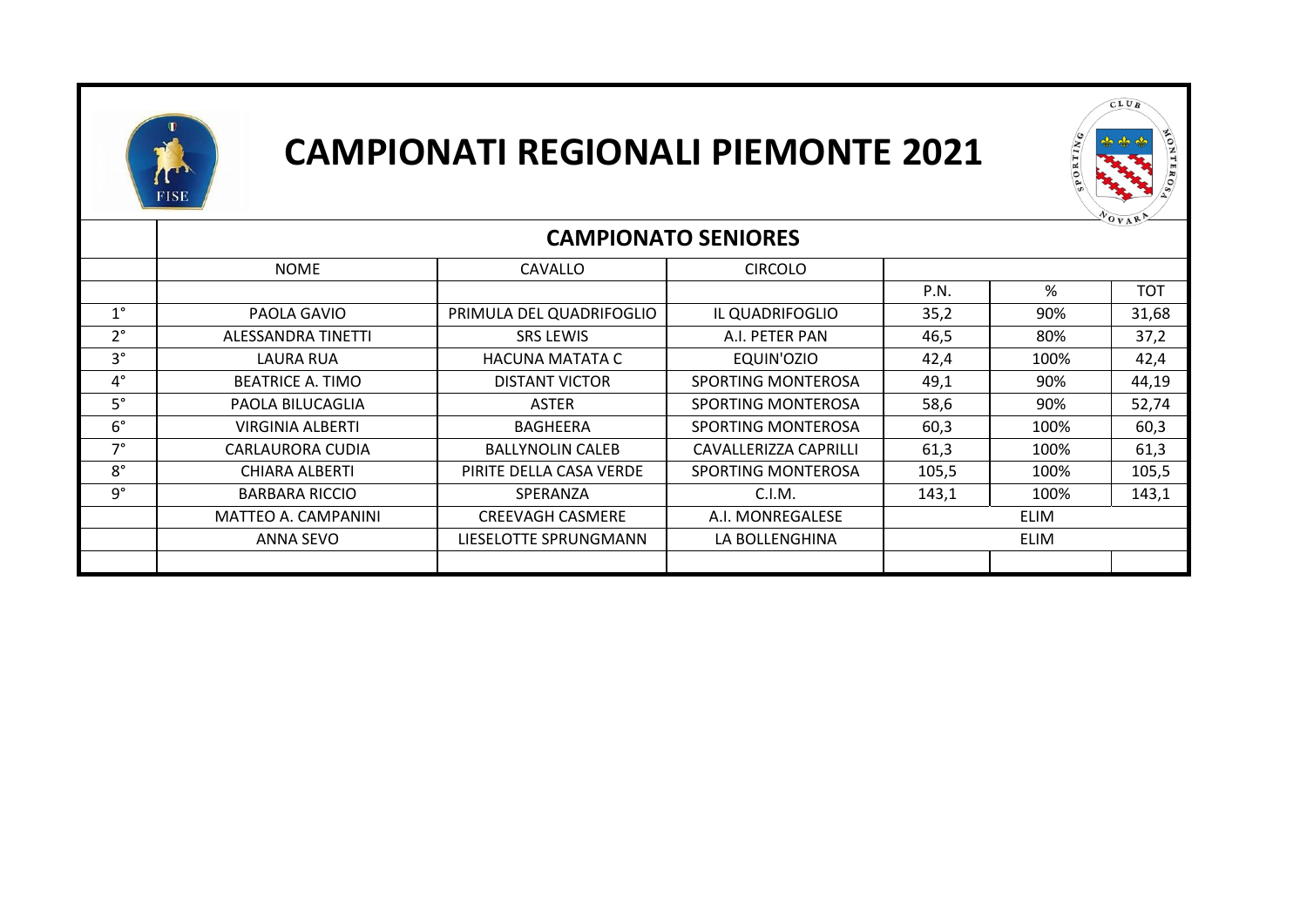



|    |                          |                           |                              |      |      | VOVAR      |  |
|----|--------------------------|---------------------------|------------------------------|------|------|------------|--|
|    | <b>TROFEO ASSOLUTO</b>   |                           |                              |      |      |            |  |
|    | <b>NOME</b>              | CAVALLO                   | <b>CIRCOLO</b>               |      |      |            |  |
|    |                          |                           |                              | P.N. | %    | <b>TOT</b> |  |
| 10 | ELENA CAPETTI            | <b>TOOTSIE</b>            | <b>GRAITESCA RIDING CLUB</b> | 35,6 | 80%  | 28,48      |  |
| no | <b>ALICE CHARRET</b>     | <b>FABIENNE</b>           | MONTINSELLA                  | 40,3 | 100% | 40,3       |  |
| no | FRANCESCO AONDIO BERTERO | <b>BALLYENGLAND BROOK</b> | TENUTA LA MANDRIA            | 63,2 | 100% | 63,2       |  |
|    |                          |                           |                              |      |      |            |  |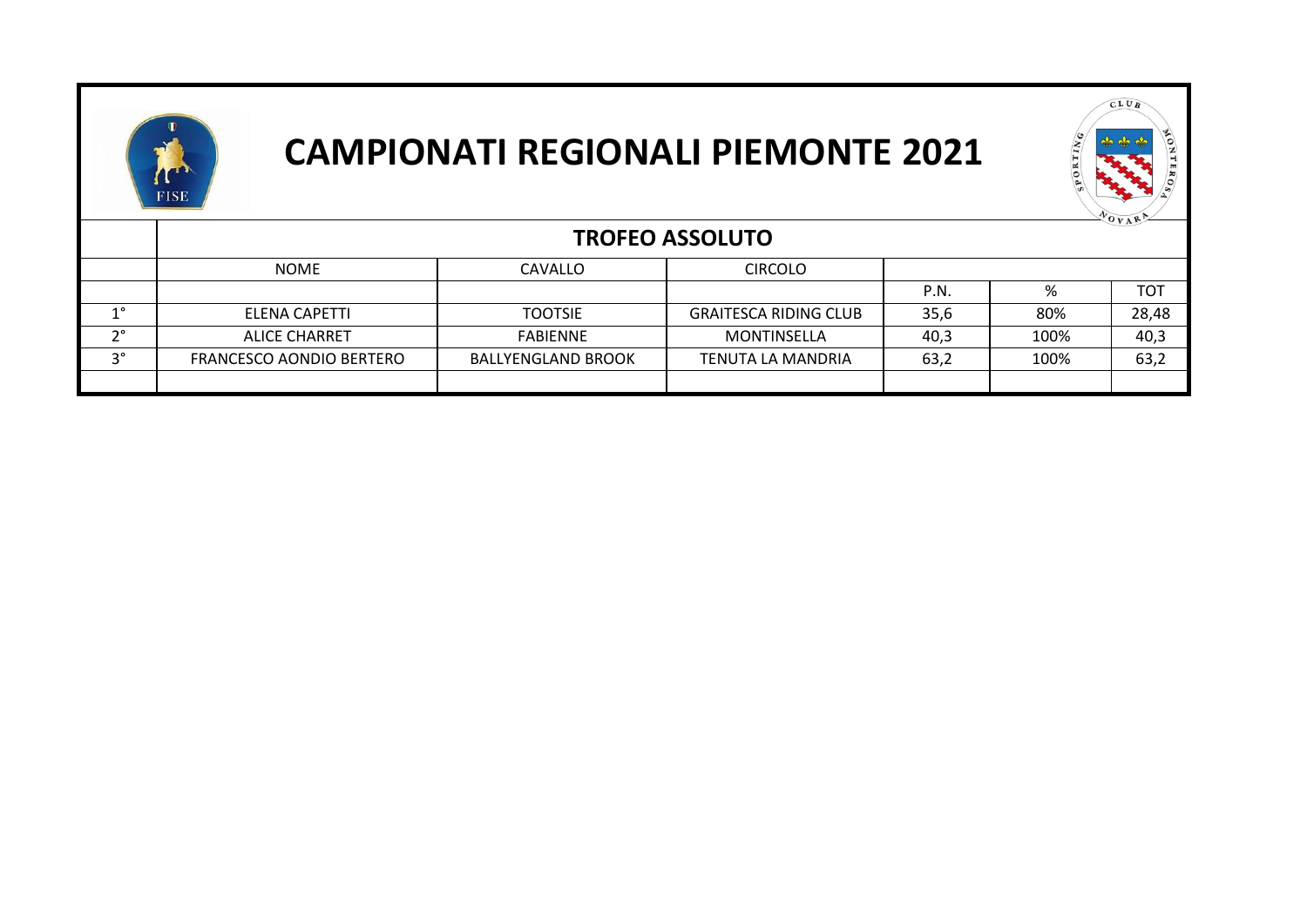



|                            |                           |                                |                   |      |      | VOVAR      |
|----------------------------|---------------------------|--------------------------------|-------------------|------|------|------------|
|                            | <b>TROFEO PONY</b>        |                                |                   |      |      |            |
|                            | <b>NOME</b>               | <b>CAVALLO</b>                 | <b>CIRCOLO</b>    |      |      |            |
|                            |                           |                                |                   | P.N. | %    | <b>TOT</b> |
| 10                         | CATERINA RUMI             | KILGARVIN MORNING MISTY        | IL BRUGHETTO      | 35,7 | 90%  | 32,13      |
| າ∘                         | <b>MARTINA STACCHETTI</b> | MOON PLATINUM                  | LA BOLLENGHINA    | 39   | 90%  | 35,1       |
| າ∘                         | AURORA FREGO              | ERAGON                         | C.I. BELLINZAGO   | 36,2 | 100% | 36,2       |
| $\mathbf{\Lambda}^{\circ}$ | ANNA BESSINI              | <b>GIRONDINE B VH JUXSCHOT</b> | SCUDERIA GLI ELFI | 91,5 | 100% | 91,5       |